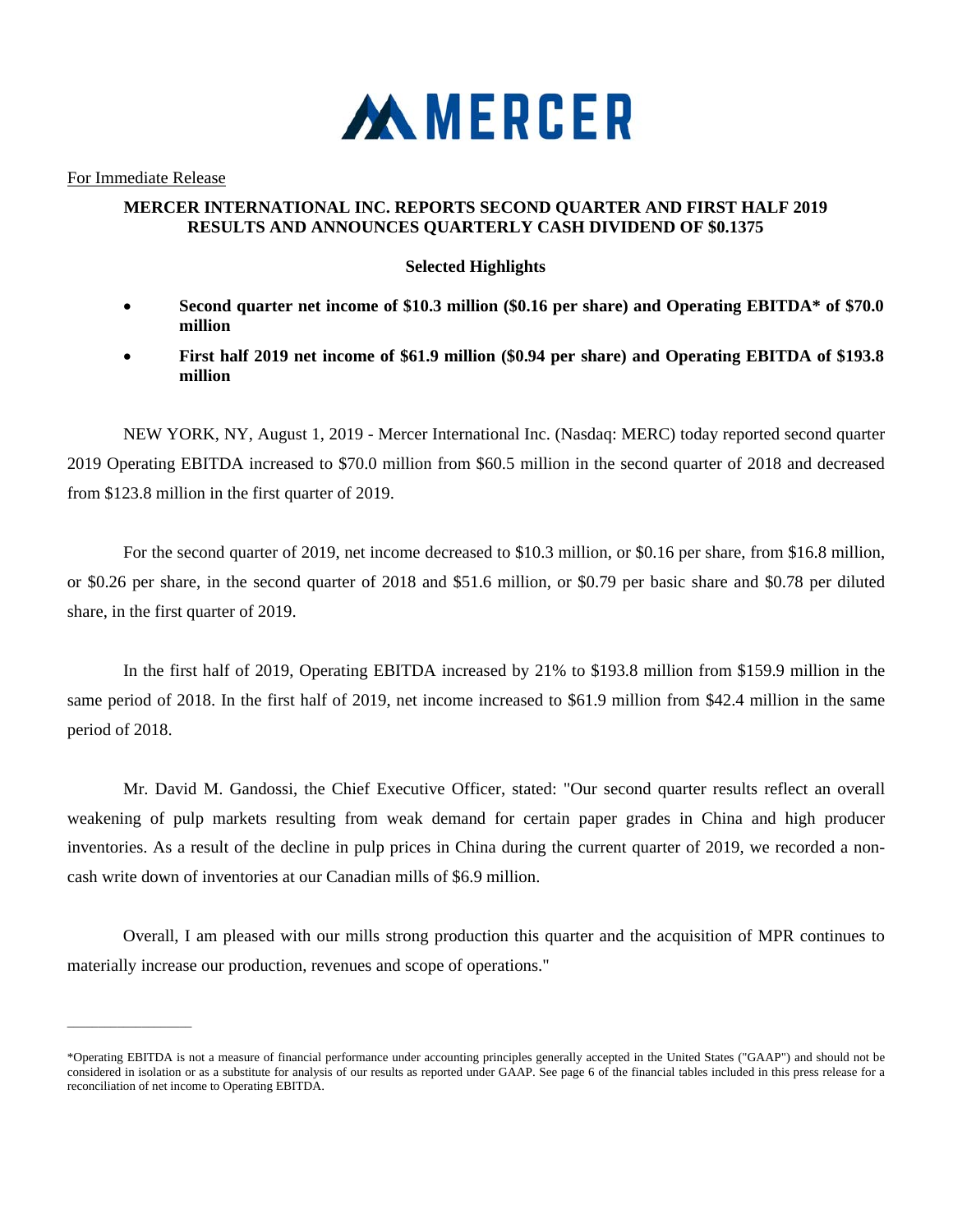## **Consolidated Financial Results: Lower pulp and lumber sales realizations**

|                             |               | Q <sub>2</sub><br>2019 |     | Q <sub>1</sub><br>2019   |    | Q <sub>2</sub><br>2018                   |    | <b>YTD</b><br>2019 |              | <b>YTD</b><br>2018 |
|-----------------------------|---------------|------------------------|-----|--------------------------|----|------------------------------------------|----|--------------------|--------------|--------------------|
|                             |               |                        |     |                          |    | (in thousands, except per share amounts) |    |                    |              |                    |
| Revenues                    | $\mathbf{\$}$ | 425,753                | \$  | 483.950                  | \$ | 346,532                                  | \$ | 909,703            | \$           | 714,435            |
| Operating income            | \$            | 37,810                 | \$  | 93,552                   | \$ | 37,476                                   | \$ | 131,362            | \$           | 113,524            |
| <b>Operating EBITDA</b>     | \$            | 69,958                 | \$. | 123,799                  | \$ | 60,490                                   | \$ | 193,757            | $\mathbb{S}$ | 159,857            |
| Loss on settlement of debt  | \$            |                        |     |                          | \$ |                                          |    |                    | \$           | $(21,515)^{(1)}$   |
| Legal cost award            | \$            | —                      | \$  | $\overline{\phantom{a}}$ | \$ |                                          |    |                    | \$           | (6,951)            |
| Net income                  | \$            | 10,259                 | \$  | 51.616                   | \$ | 16,755                                   | \$ | 61,875             | \$           | 42,404             |
| Net income per common share |               |                        |     |                          |    |                                          |    |                    |              |                    |
| <b>Basic</b>                | \$            | 0.16                   | \$  | 0.79                     | \$ | 0.26                                     | \$ | 0.94               | \$           | 0.65               |
| Diluted                     | \$            | 0.16                   | \$  | 0.78                     | \$ | 0.26                                     | \$ | 0.94               | \$           | 0.65               |
|                             |               |                        |     |                          |    |                                          |    |                    |              |                    |

(1) Redemption of 7.75% senior notes due 2022.

In the second quarter of 2019 our operating income decreased to \$37.8 million from \$93.6 million in the first quarter of 2019, and was generally flat from \$37.5 million in the same quarter of 2018. The decrease in the current quarter over the prior quarter is primarily due to lower pulp sales realizations and higher maintenance costs arising from scheduled maintenance downtime at our 50% joint venture Cariboo mill. Compared to the same quarter of 2018 lower maintenance costs, higher energy and pulp sales volumes and lower per unit fiber costs were mostly offset by lower pulp and lumber sales realizations.

### **Segment Results**

### **Pulp: Strong production offset by lower pulp sales realizations**

|                              | <b>Three Months Ended June 30</b> |                |         |  |  |  |  |
|------------------------------|-----------------------------------|----------------|---------|--|--|--|--|
|                              | 2019                              |                | 2018    |  |  |  |  |
|                              |                                   | (in thousands) |         |  |  |  |  |
| Pulp revenues                | 359,205                           |                | 279,939 |  |  |  |  |
| Energy and chemical revenues | 25,594                            |                | 11,693  |  |  |  |  |
| Operating income             | 42,251                            |                | 36,976  |  |  |  |  |

In the second quarter of 2019 pulp segment operating income increased by approximately 14% to \$42.3 million from \$37.0 million in the same quarter of 2018. Maintenance costs were significantly lower in the current quarter as our 50% joint venture Cariboo mill had 15 days of scheduled maintenance downtime (approximately 7,500 ADMTs) compared to our mills having 37 days (approximately 55,400 ADMTs) in the same period of the prior year. Excluding the impact of the shuts, production increased in the current quarter due to the inclusion of MPR and overall strong operating performance from all our mills. The higher production contributed to a higher sales volume in the current quarter. The NBSK pulp realized sales price decreased by approximately 15% to \$699 per ADMT in the second quarter of 2019 from \$821 per ADMT in the same quarter of the prior year due to high producer inventory levels.

Energy and chemical revenues increased by approximately 119% to \$25.6 million in the second quarter of 2019 from \$11.7 million in the same quarter of 2018 when one turbine at each of our Stendal and Celgar mills was taken offline for scheduled maintenance.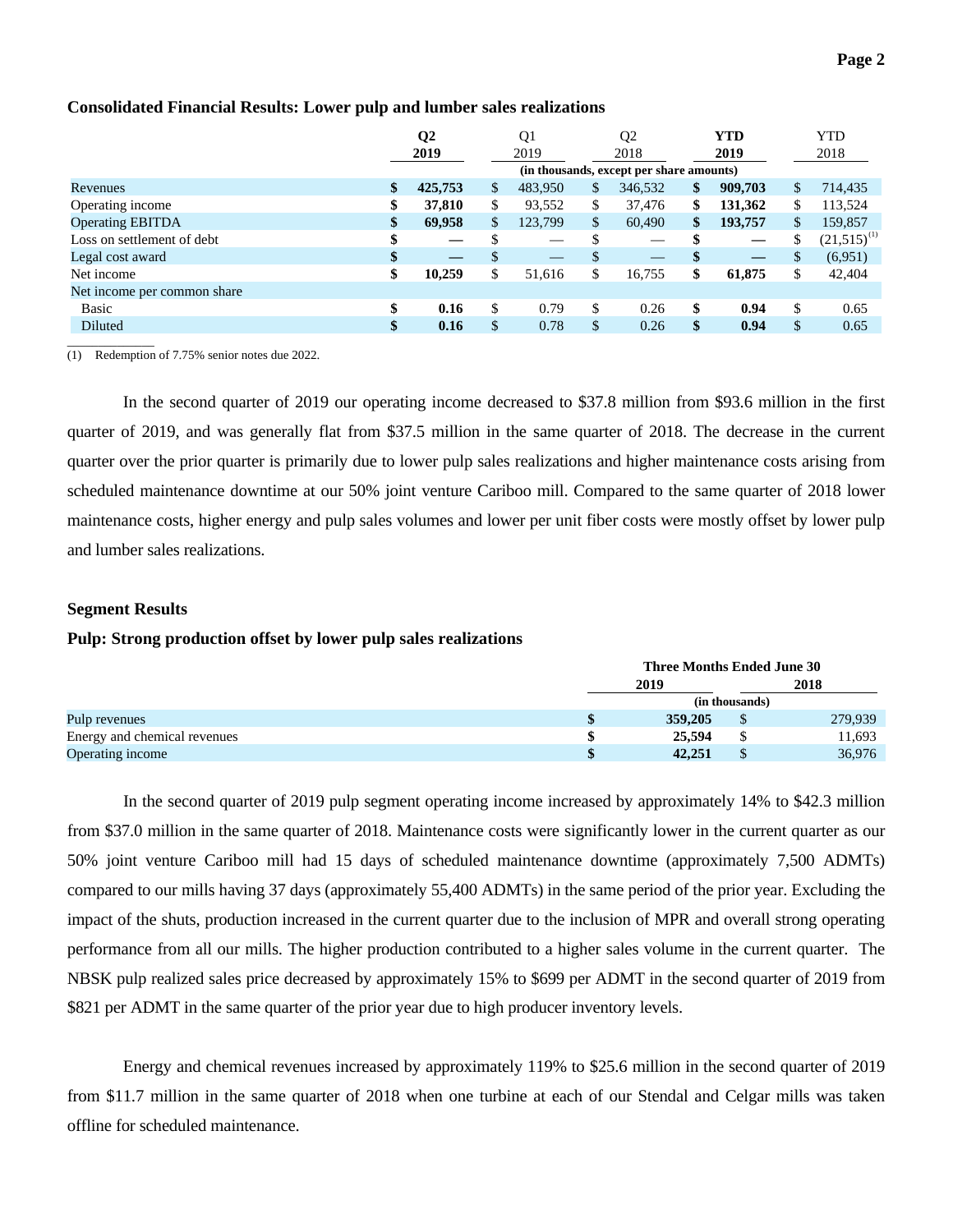Per unit fiber costs decreased in the current quarter by approximately 10% from the same quarter of 2018 due to the positive impact of a stronger dollar on our euro and Canadian dollar denominated fiber costs and lower per unit fiber costs for our German mills. In Germany, the fiber market was stable due to the continued availability of storm and beetle damaged wood while the market in Celgar's fiber procurement basket remained tight due to strong demand.

|                         |      | Three Months Ended June 30, |    |        |  |  |  |  |
|-------------------------|------|-----------------------------|----|--------|--|--|--|--|
|                         | 2019 |                             |    | 2018   |  |  |  |  |
|                         |      | (in thousands)              |    |        |  |  |  |  |
| Lumber revenues         |      | 35,322                      | \$ | 48,991 |  |  |  |  |
| Energy revenues         |      | 2.788                       | \$ | 3,255  |  |  |  |  |
| Wood residual revenues  | S    | 1.342                       | S  | 2,654  |  |  |  |  |
| Operating income (loss) |      | (89)                        |    | 4.322  |  |  |  |  |

### **Wood Products: Lower per unit fiber costs more than offset by lower lumber sales realizations**

In the second quarter of 2019 our wood products segment had an operating loss of \$0.1 million compared to operating income of \$4.3 million in the same quarter of 2018. Average lumber sales realizations decreased by approximately 20% to \$348 per Mfbm in the second quarter of 2019 from approximately \$433 per Mfbm in the same quarter of 2018 primarily due to weakening in the U.S. lumber markets which started in the second half of 2018 as a result of high customer inventory levels. European lumber pricing also declined due to an increase in the supply of lumber processed from beetle and storm damaged wood which generally obtains lower prices. In the current quarter, per unit fiber costs decreased by approximately 24% from the same quarter of 2018 primarily as a result of the availability of storm and beetle damaged wood and the positive impact of a stronger dollar on our euro denominated fiber costs.

### **Consolidated - Six Months Ended June 30, 2019 Compared to Six Months Ended June 30, 2018**

Total revenues for the first half of 2019 increased by approximately 27% to \$909.7 million from \$714.4 million in the first half of 2018 primarily due to the inclusion of the results of MPR and higher pulp and energy sales volumes partially offset by lower product sales realizations.

Costs and expenses in the first half of 2019 increased by approximately 30% to \$778.3 million from \$600.9 million in the first half of 2018 primarily due to the inclusion of MPR costs and higher pulp sales volumes partially offset by lower maintenance costs, the positive impact of a stronger dollar on our euro denominated costs and expenses and lower per unit fiber costs.

For the first half of 2019, our net income increased to \$61.9 million, or \$0.94 per share, after giving effect to costs of \$28.5 million, or \$0.44 per basic and \$0.43 per diluted share, for the redemption of senior notes and the NAFTA legal cost award from \$42.4 million in the same period of 2018.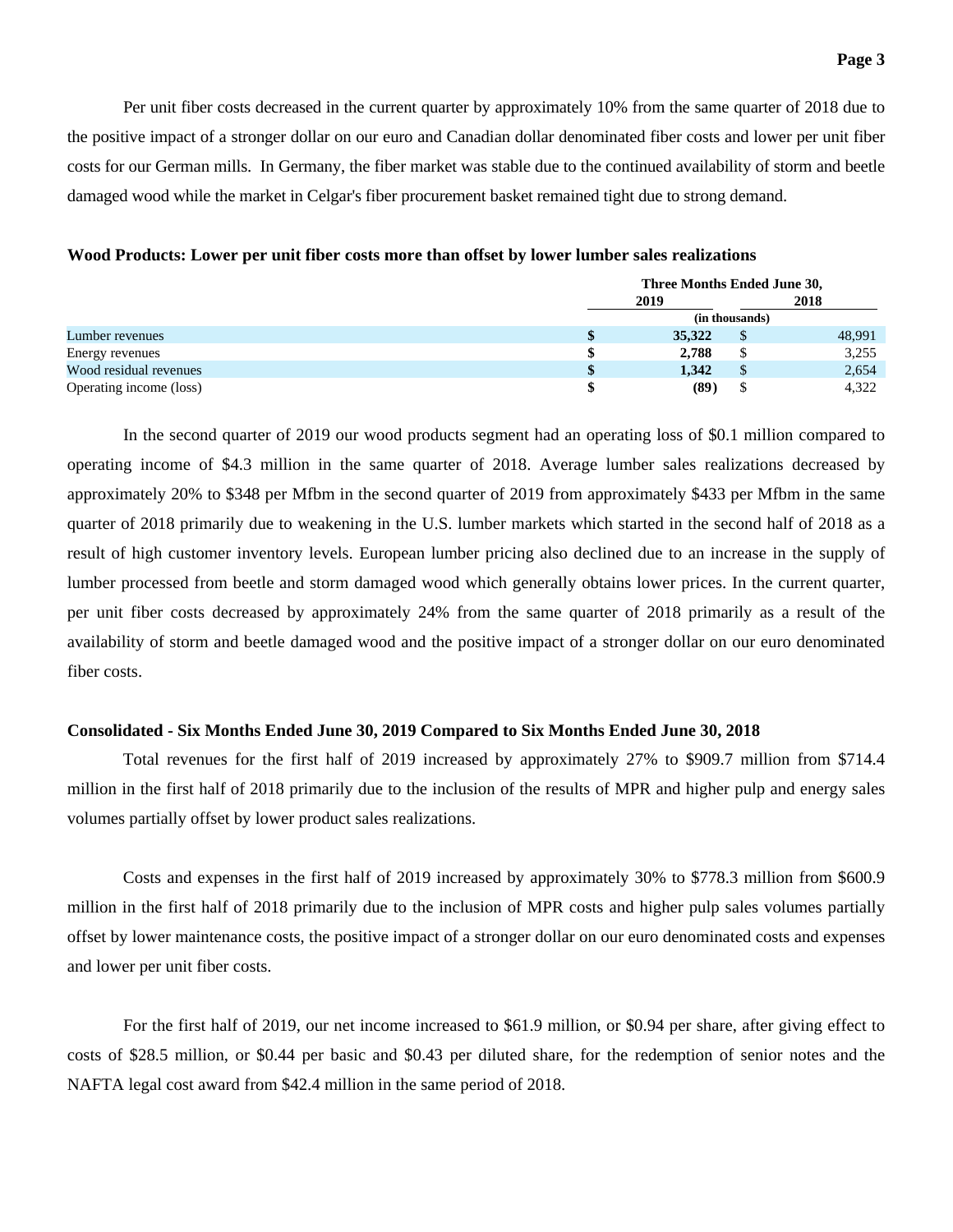In the first half of 2019, Operating EBITDA increased by approximately 21% to \$193.8 million from \$159.9 million in the same period of 2018 primarily due to lower maintenance costs, higher energy and pulp sales volumes, lower per unit fiber costs and the inclusion of MPR partially offset by lower pulp and lumber sales realizations.

### **Outlook**

We currently expect pulp markets to moderately strengthen with improved pricing in the later part of the year. We currently believe that pulp producer inventories will decline in the third quarter of 2019 as a result of customary summer producer downtime along with steady demand in Europe and North America and moderately higher demand from paper producers in China.

We currently expect lumber pricing in the later part of the year to modestly increase due to seasonal increased demand from the U.S. lumber market.

In the third quarter of 2019, our pulp mills have 10 days of scheduled maintenance downtime, or approximately 12,300 ADMTs. The Peace River mill had previously been scheduled for 58 days of maintenance downtime commencing in the third quarter of 2019 to undertake certain boiler replacements and upgrade work. Such work has now been rescheduled to 2020 primarily due to a delay in the delivery of parts.

In the third quarter we will also continue to be focused on realizing upon the identified synergies at MPR, and continue to expect to realize about \$15 to \$20 million of synergies this year.

### **Quarterly Dividend**

A quarterly dividend of \$0.1375 per share will be paid on October 2, 2019 to all shareholders of record on September 25, 2019. Future dividends will be subject to Board approval and may be adjusted as business and industry conditions warrant.

### **Earnings Release Call**

In conjunction with this release, Mercer International Inc. will host a conference call, which will be simultaneously broadcast live over the Internet. Management will host the call, which is scheduled for August 2, 2019 at 10:00 AM (Eastern Daylight Time). Listeners can access the conference call live and archived for 30 days over the Internet at https://edge.media-server.com/mmc/p/cobfhvk4 or through a link on the company's home page at https://www.mercerint.com. Please allow 15 minutes prior to the call to visit the site and download and install any necessary audio software.

Mercer International Inc. is a global forest products company with operations in Germany and Canada with consolidated annual production capacity of 2.2 million tonnes of pulp and 550 million board feet of lumber. To obtain further information on the company, please visit its web site at https://www.mercerint.com.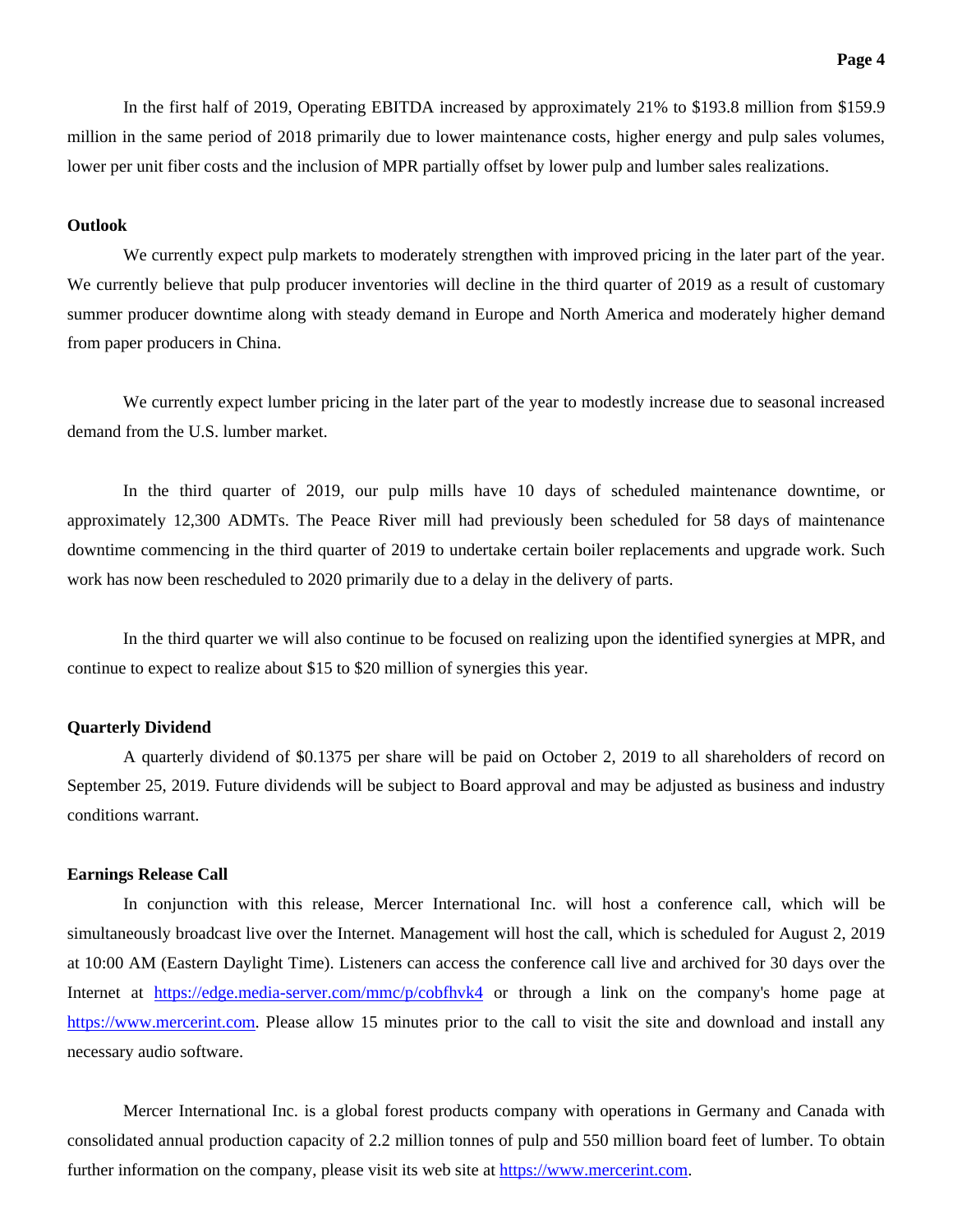*The preceding includes forward looking statements which involve known and unknown risks and uncertainties which may cause our actual results in future periods to differ materially from forecasted results. Words such as "expects", "anticipates", "projects", "intends", "designed", "will", "believes", "estimates", "may", "could" and variations of such words and similar expressions are intended to identify such forward-looking statements. Among those factors which could cause actual results to differ materially are the following: the highly cyclical nature of our business, raw material costs, our level of indebtedness, competition, foreign exchange and interest rate fluctuations, our use of derivatives, expenditures for capital projects, environmental regulation and compliance, disruptions to our production, market conditions and other risk factors listed from time to time in our SEC reports.* 

### APPROVED BY:

Jimmy S.H. Lee Executive Chairman (604) 684-1099

David M. Gandossi Chief Executive Officer (604) 684-1099

### -FINANCIAL TABLES FOLLOW-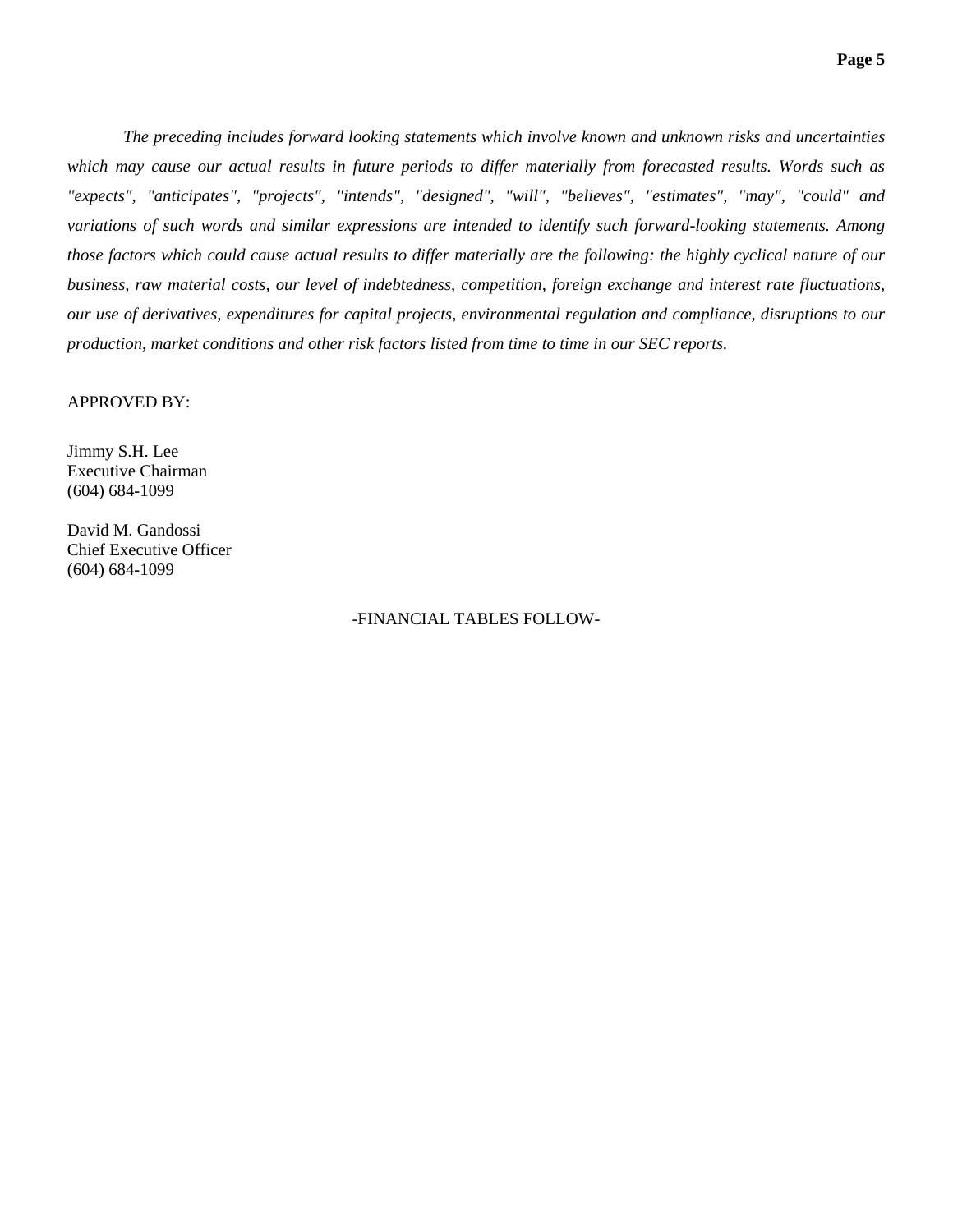# **Summary Financial Highlights**

|                                                     | Q <sub>2</sub><br>2019                   |           |               | Q <sub>1</sub><br>2019 |               | Q <sub>2</sub><br>2018   |               | <b>YTD</b><br>2019 |              | <b>YTD</b><br>2018 |
|-----------------------------------------------------|------------------------------------------|-----------|---------------|------------------------|---------------|--------------------------|---------------|--------------------|--------------|--------------------|
|                                                     | (in thousands, except per share amounts) |           |               |                        |               |                          |               |                    |              |                    |
| Pulp segment revenues                               | \$                                       | 384,799   | $\mathbb{S}$  | 436,474                | \$            | 291,632                  | \$            | 821,273            | \$           | 605,867            |
| Wood products segment revenues                      |                                          | 39,452    |               | 44,439                 |               | 54,900                   |               | 83,891             |              | 108,568            |
| Corporate and other revenues                        |                                          | 1,502     |               | 3,037                  |               |                          |               | 4,539              |              |                    |
| Total revenues                                      |                                          | 425,753   | \$            | 483,950                | \$            | 346,532                  | \$            | 909,703            | \$           | 714,435            |
|                                                     |                                          |           |               |                        |               |                          |               |                    |              |                    |
| Pulp segment operating income                       | \$                                       | 42,251    | \$            | 93,520                 | $\mathbb{S}$  | 36,976                   | \$            | 135,771            | \$           | 111,030            |
| Wood products segment operating income (loss)       |                                          | (89)      |               | 1,620                  |               | 4,322                    |               | 1,531              |              | 7,304              |
| Corporate and other operating loss                  |                                          | (4, 352)  |               | (1,588)                |               | (3,822)                  |               | (5,940)            |              | (4,810)            |
| Total operating income                              | \$                                       | 37,810    | \$            | 93,552                 | \$            | 37,476                   |               | 131,362            | \$           | 113,524            |
|                                                     |                                          |           |               |                        |               |                          |               |                    |              |                    |
| Pulp segment depreciation and amortization          | \$                                       | 29,849    | $\mathcal{S}$ | 28,023                 | $\mathcal{S}$ | 21,127                   | $\mathbf{\$}$ | 57,872             | $\mathbf{s}$ | 42,650             |
| Wood products segment depreciation and amortization |                                          | 2,010     |               | 1,911                  |               | 1,779                    |               | 3.921              |              | 3,465              |
| Corporate and other depreciation and amortization   |                                          | 289       |               | 313                    |               | 108                      |               | 602                |              | 218                |
| Total depreciation and amortization                 | \$                                       | 32,148    | \$            | 30,247                 | \$            | 23,014                   | \$            | 62,395             | \$           | 46,333             |
|                                                     |                                          |           |               |                        |               |                          |               |                    |              |                    |
| <b>Operating EBITDA</b>                             | \$                                       | 69,958    | \$            | 123,799                | \$            | 60,490                   | \$            | 193,757            | \$           | 159,857            |
| Loss on settlement of debt                          | \$                                       |           | \$            |                        | \$            |                          | \$            |                    | \$           | $(21,515)^{(1)}$   |
| Legal cost award                                    | \$                                       |           | \$            |                        | \$            | $\overline{\phantom{a}}$ | \$            |                    | \$           | (6,951)            |
| Provision for income taxes                          | \$                                       | (10, 433) | \$            | (24, 424)              | \$            | (8,461)                  | \$            | (34, 857)          | \$           | (18,042)           |
| Net income                                          | \$                                       | 10,259    | \$            | 51,616                 | \$            | 16,755                   | \$            | 61,875             | \$           | 42,404             |
| Net income per common share                         |                                          |           |               |                        |               |                          |               |                    |              |                    |
| <b>Basic</b>                                        | \$                                       | 0.16      | \$            | 0.79                   | \$            | 0.26                     | \$            | 0.94               | \$           | 0.65               |
| <b>Diluted</b>                                      | \$                                       | 0.16      | $\mathcal{S}$ | 0.78                   | $\mathbb{S}$  | 0.26                     | \$            | 0.94               | $\mathbb{S}$ | 0.65               |
| Common shares outstanding at period end             |                                          | 65,629    |               | 65,651                 |               | 65,202                   |               | 65,629             |              | 65,202             |

(1) Redemption of 7.75% senior notes due 2022.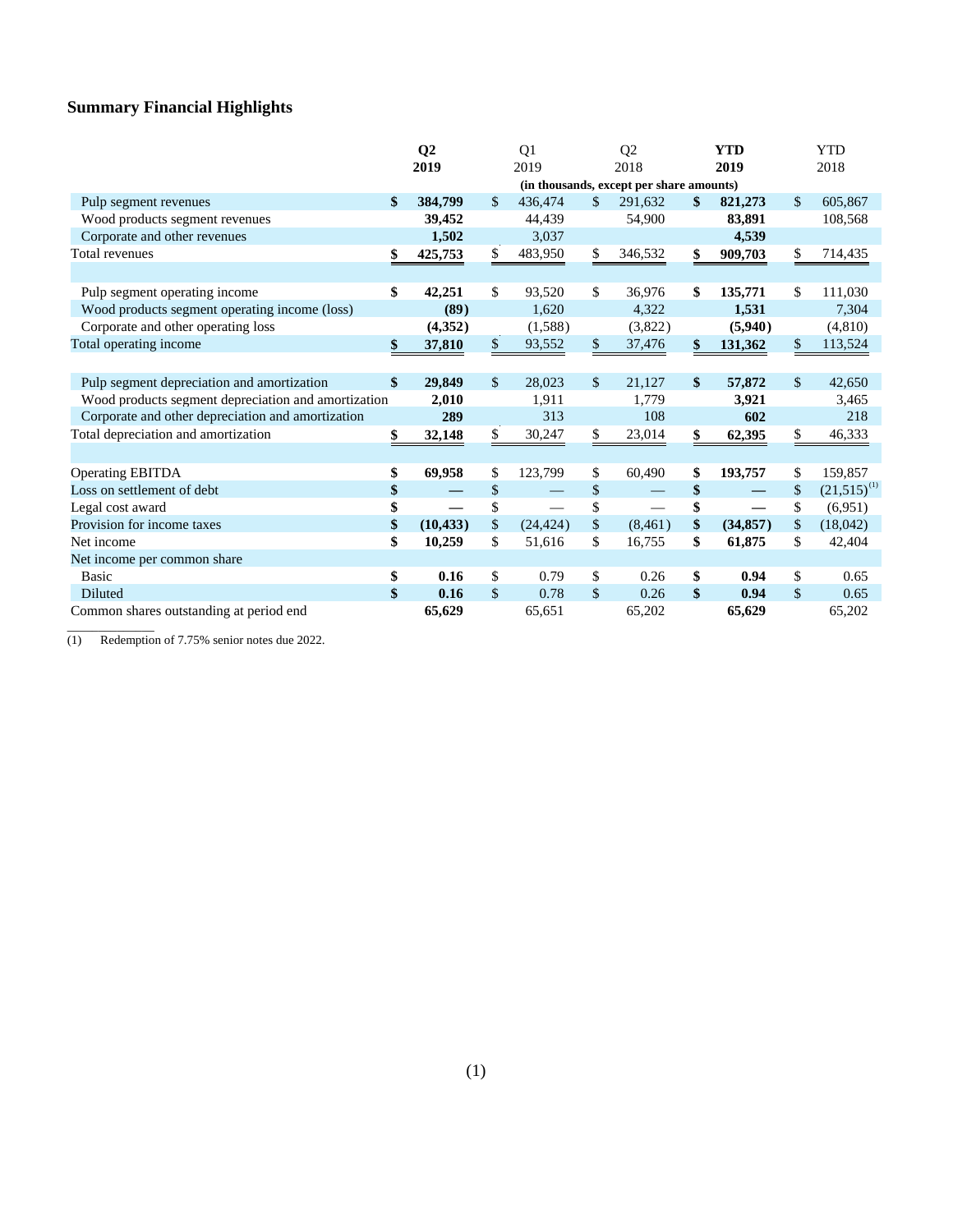# **Summary Operating Highlights**

|                                                          | Q <sub>2</sub><br>2019 | Q1<br>2019    | Q2<br>2018 | <b>YTD</b><br>2019 | <b>YTD</b><br>2018 |
|----------------------------------------------------------|------------------------|---------------|------------|--------------------|--------------------|
| <b>Pulp Segment</b>                                      |                        |               |            |                    |                    |
| Pulp production ('000 ADMTs)                             |                        |               |            |                    |                    |
| <b>NBSK</b>                                              | 452.8                  | 460.6         | 309.7      | 913.4              | 674.2              |
| <b>NBHK</b>                                              | 89.4                   | 78.6          |            | 168.0              |                    |
| Annual maintenance downtime ('000 ADMTs)                 | 7.5                    |               | 55.4       | 7.5                | 55.4               |
| Annual maintenance downtime (days)                       | 15                     |               | 37         | 15                 | 37                 |
| Pulp sales ('000 ADMTs)                                  |                        |               |            |                    |                    |
| <b>NBSK</b>                                              | 438.5                  | 466.9         | 338.3      | 905.4              | 705.4              |
| <b>NBHK</b>                                              | 81.5                   | 87.8          |            | 169.4              |                    |
| Average NBSK pulp list prices (\$/ADMT) <sup>(1)</sup>   |                        |               |            |                    |                    |
| Europe                                                   | 997                    | 1,105         | 1,200      | 1,051              | 1,148              |
| China                                                    | 653                    | 710           | 910        | 682                | 910                |
| <b>North America</b>                                     | 1,292                  | 1,380         | 1,310      | 1,336              | 1,272              |
| Average NBHK pulp list prices $(\frac{6}{ADMT})^{(1)}$   |                        |               |            |                    |                    |
| China                                                    | 635                    | 687           | 800        | 661                | 799                |
| North America                                            | 1,100                  | 1,180         | 1,125      | 1,140              | 1,101              |
| Average pulp sales realizations $(\frac{5}{ADMT})^{(2)}$ |                        |               |            |                    |                    |
| <b>NBSK</b>                                              | 699                    | 757           | 821        | 729                | 801                |
| <b>NBHK</b>                                              | 618                    | 656           |            | 638                |                    |
| Energy production ('000 MWh)                             | $575.4^{(3)}$          | $560.5^{(3)}$ | 294.7      | $1,135.8^{(3)}$    | 732.7              |
| Energy sales ('000 MWh)                                  | $231.9^{(3)}$          | $211.8^{(3)}$ | 84.6       | $443.7^{(3)}$      | 260.3              |
| Average energy sales realizations (\$/MWh)               | 93                     | 94            | 99         | 94                 | 104                |
| <b>Wood Products Segment</b>                             |                        |               |            |                    |                    |
| Lumber production (MMfbm)                                | 100.8                  | 110.7         | 111.9      | 211.5              | 214.6              |
| Lumber sales (MMfbm)                                     | 101.5                  | 109.2         | 113.1      | 210.7              | 228.2              |
| Average lumber sales realizations (\$/Mfbm)              | 348                    | 359           | 433        | 354                | 426                |
| Energy production and sales ('000 MWh)                   | 24.1                   | 22.4          | 25.6       | 46.4               | 46.2               |
| Average energy sales realizations (\$/MWh)               | 116                    | 119           | 127        | 118                | 131                |
| <b>Average Spot Currency Exchange Rates</b>              |                        |               |            |                    |                    |
| $\$\}/\mathcal{E}^{4}$                                   | 1.1237                 | 1.1354        | 1.1922     | 1.1293             | 1.2103             |
| $$ / CS^{(4)}$                                           | 0.7475                 | 0.7521        | 0.7750     | 0.7497             | 0.7826             |

(1) Source: RISI pricing report.

(2) Sales realizations after customer discounts, rebates and other selling concessions. Incorporates the effect of pulp price variations occurring between the order and shipment dates.

(3) Excludes energy production and sales relating to our 50% joint venture interest in the Cariboo mill which is accounted for as an equity investment.

(4) Average Federal Reserve Bank of New York Noon Buying Rates over the reporting period.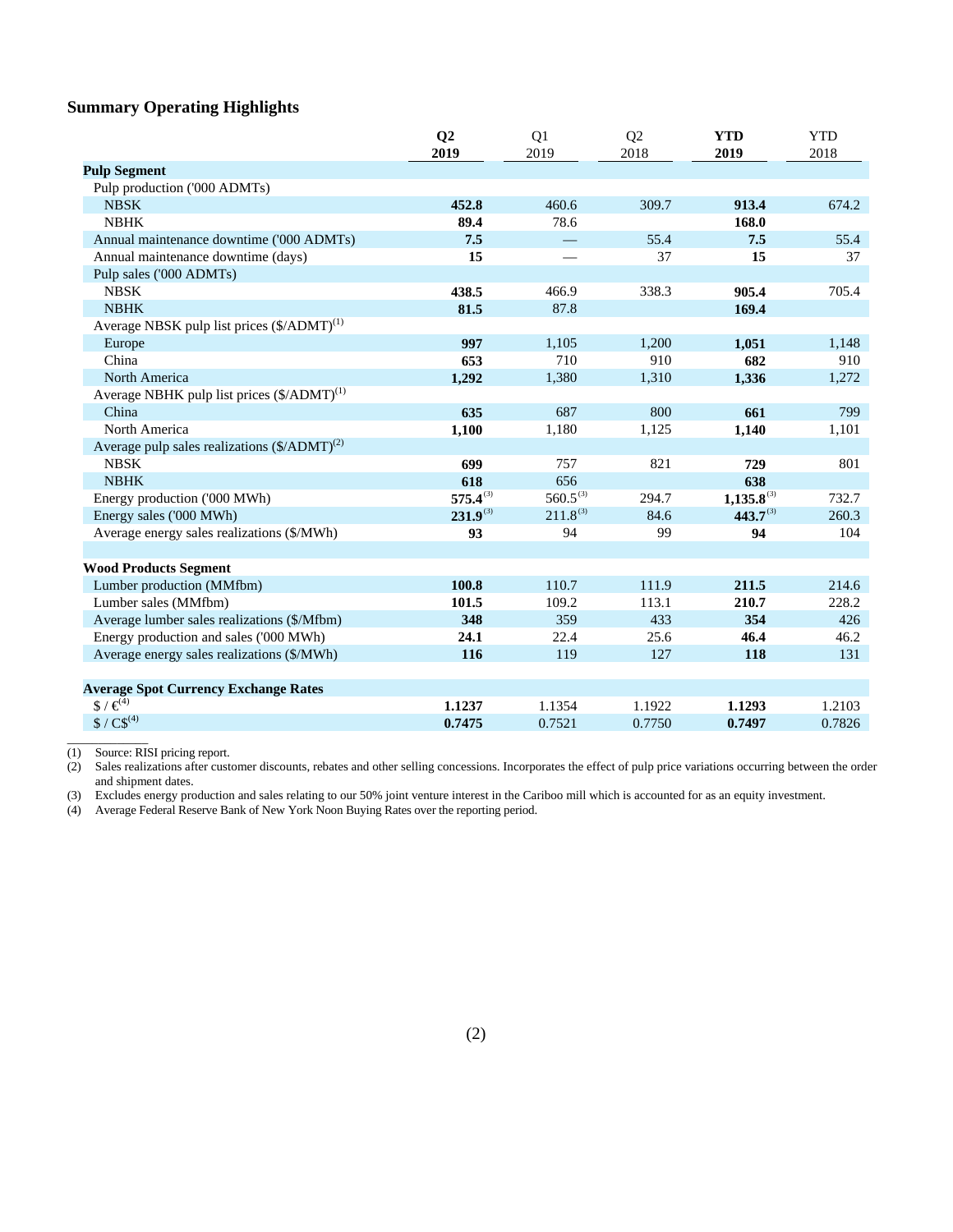# **INTERIM CONSOLIDATED STATEMENTS OF OPERATIONS**

**(Unaudited)** 

**(In thousands, except per share data)** 

|                                                        | <b>Three Months Ended</b> |    | <b>Six Months Ended</b> |         |           |      |           |  |
|--------------------------------------------------------|---------------------------|----|-------------------------|---------|-----------|------|-----------|--|
|                                                        | June 30                   |    |                         | June 30 |           |      |           |  |
|                                                        | 2019                      |    | 2018                    |         | 2019      | 2018 |           |  |
| Revenues                                               | \$<br>425,753             | \$ | 346,532                 | \$      | 909,703   | \$   | 714,435   |  |
| Costs and expenses                                     |                           |    |                         |         |           |      |           |  |
| Cost of sales, excluding depreciation and amortization | 336,433                   |    | 271,134                 |         | 679,466   |      | 525,419   |  |
| Cost of sales depreciation and amortization            | 32,038                    |    | 22,906                  |         | 62,174    |      | 46,115    |  |
| Selling, general and administrative expenses           | 19,472                    |    | 15,016                  |         | 36,701    |      | 29,377    |  |
| Operating income                                       | 37,810                    |    | 37,476                  |         | 131,362   |      | 113,524   |  |
| Other income (expenses)                                |                           |    |                         |         |           |      |           |  |
| Interest expense                                       | (18,369)                  |    | (12, 128)               |         | (36,920)  |      | (24, 243) |  |
| Loss on settlement of debt                             |                           |    |                         |         |           |      | (21, 515) |  |
| Legal cost award                                       |                           |    |                         |         |           |      | (6,951)   |  |
| Other income (expenses)                                | 1,251                     |    | (132)                   |         | 2,290     |      | (369)     |  |
| Total other expenses, net                              | (17, 118)                 |    | (12,260)                |         | (34,630)  |      | (53,078)  |  |
| Income before provision for income taxes               | 20,692                    |    | 25,216                  |         | 96,732    |      | 60,446    |  |
| Provision for income taxes                             | (10, 433)                 |    | (8,461)                 |         | (34, 857) |      | (18,042)  |  |
| Net income                                             | \$<br>10,259              | S  | 16,755                  | \$      | 61,875    |      | 42,404    |  |
| Net income per common share                            |                           |    |                         |         |           |      |           |  |
| Basic and diluted                                      | \$<br>0.16                | \$ | 0.26                    | \$      | 0.94      | \$   | 0.65      |  |
| Dividends declared per common share                    | \$<br>0.1375              | \$ | 0.1250                  | \$      | 0.2625    | \$   | 0.2500    |  |

(3)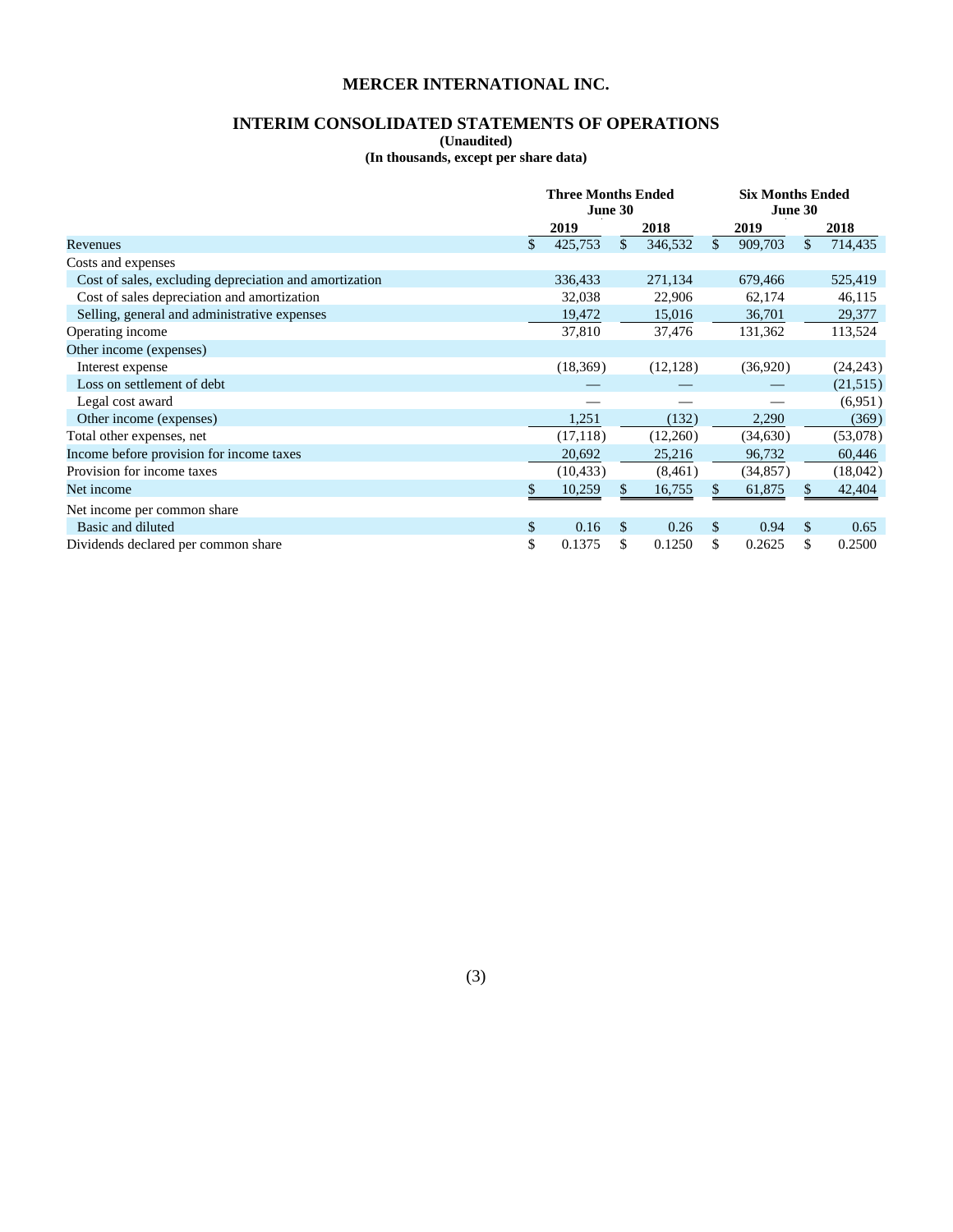# **INTERIM CONSOLIDATED BALANCE SHEETS**

**(Unaudited)** 

**(In thousands, except share and per share data)** 

|                                                                                        |              | <b>June 30,</b><br>2019 | December 31,<br>2018 |  |  |
|----------------------------------------------------------------------------------------|--------------|-------------------------|----------------------|--|--|
| <b>ASSETS</b>                                                                          |              |                         |                      |  |  |
| <b>Current</b> assets                                                                  |              |                         |                      |  |  |
| Cash and cash equivalents                                                              | $\mathbb{S}$ | 257.322                 | \$<br>240.491        |  |  |
| Accounts receivable                                                                    |              | 273,502                 | 252,692              |  |  |
| <b>Inventories</b>                                                                     |              | 286,839                 | 303,813              |  |  |
| Prepaid expenses and other                                                             |              | 20,229                  | 13,703               |  |  |
| Total current assets                                                                   |              | 837,892                 | 810,699              |  |  |
| Property, plant and equipment, net                                                     |              | 1,031,696               | 1,029,257            |  |  |
| Investment in joint ventures                                                           |              | 57,659                  | 62,574               |  |  |
| Intangible assets, net                                                                 |              | 55,795                  | 53,927               |  |  |
| Operating lease right-of-use assets                                                    |              | 14,087                  |                      |  |  |
| Other long-term assets                                                                 |              | 31,183                  | 17,904               |  |  |
| Deferred income tax                                                                    |              | 1,465                   | 1,374                |  |  |
| Total assets                                                                           | \$           | 2,029,777               | \$<br>1,975,735      |  |  |
| <b>LIABILITIES AND SHAREHOLDERS' EQUITY</b>                                            |              |                         |                      |  |  |
| Current liabilities                                                                    |              |                         |                      |  |  |
| Accounts payable and other                                                             | $\mathbb{S}$ | 222,272                 | \$<br>194,484        |  |  |
| Pension and other post-retirement benefit obligations                                  |              | 831                     | 904                  |  |  |
| Total current liabilities                                                              |              | 223,103                 | 195,388              |  |  |
| <b>Debt</b>                                                                            |              | 983,644                 | 1,041,389            |  |  |
| Pension and other post-retirement benefit obligations                                  |              | 26,291                  | 25,829               |  |  |
| Finance lease liabilities                                                              |              | 23,229                  | 24,669               |  |  |
| Operating lease liabilities                                                            |              | 11,610                  |                      |  |  |
| Other long-term liabilities                                                            |              | 14,394                  | 13,924               |  |  |
| Deferred income tax                                                                    |              | 100,981                 | 93,107               |  |  |
| <b>Total liabilities</b>                                                               |              | 1,383,252               | 1,394,306            |  |  |
| Shareholders' equity                                                                   |              |                         |                      |  |  |
| Common shares \$1 par value; 200,000,000 authorized; 65,629,000 issued and outstanding |              |                         |                      |  |  |
| $(2018 - 65,202,000)$                                                                  |              | 65,598                  | 65,171               |  |  |
| Additional paid-in capital                                                             |              | 342,815                 | 342,438              |  |  |
| Retained earnings                                                                      |              | 345,934                 | 301,990              |  |  |
| Accumulated other comprehensive loss                                                   |              | (107, 822)              | (128, 170)           |  |  |
| Total shareholders' equity                                                             |              | 646.525                 | 581,429              |  |  |
| Total liabilities and shareholders' equity                                             | \$           | 2,029,777               | \$<br>1,975,735      |  |  |

(4)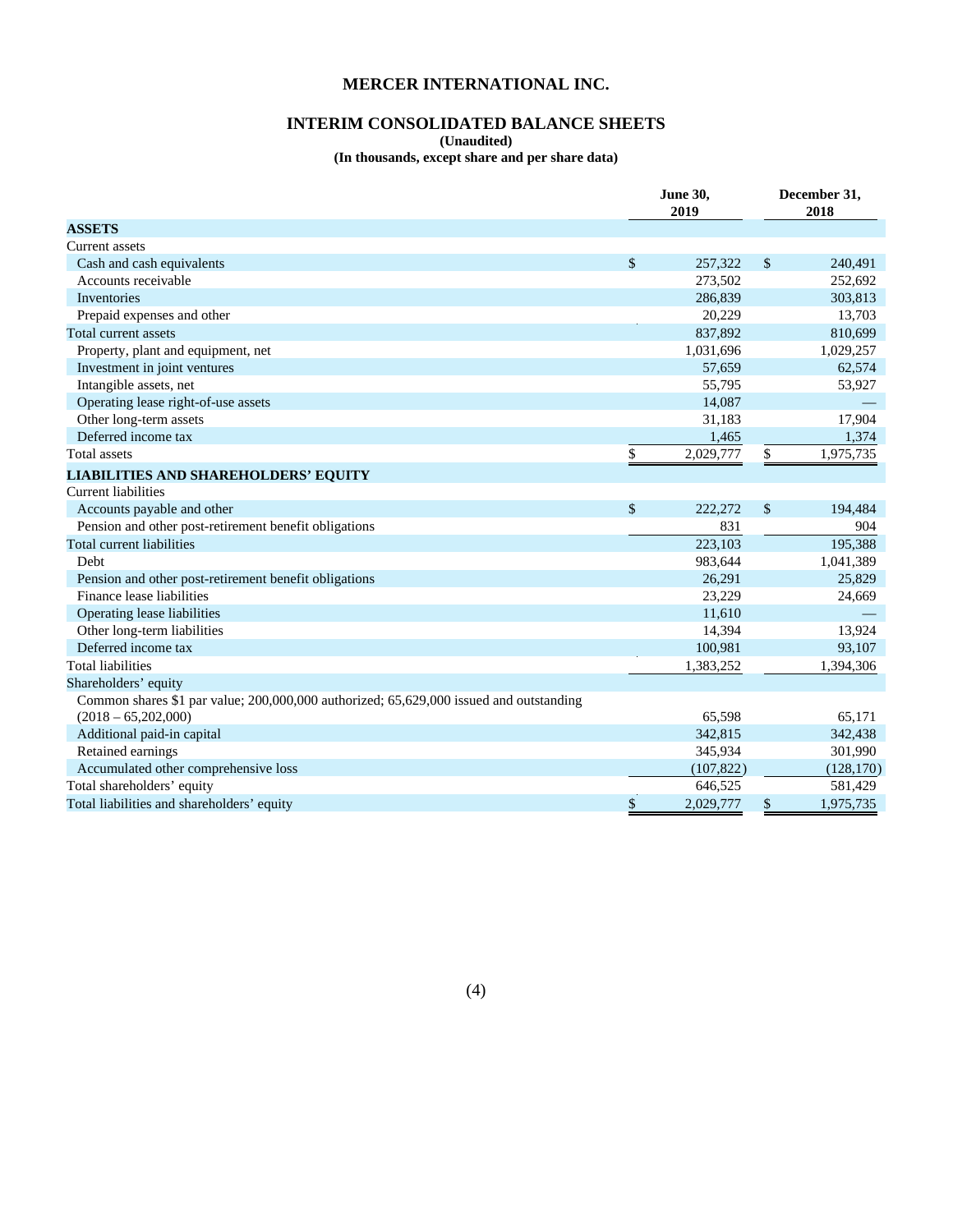# **INTERIM CONSOLIDATED STATEMENTS OF CASH FLOWS**

**(Unaudited)** 

**(In thousands)** 

|                                                                                       | <b>Three Months Ended</b><br>June 30 |      |           | <b>Six Months Ended</b><br>June 30 |           |    |            |  |
|---------------------------------------------------------------------------------------|--------------------------------------|------|-----------|------------------------------------|-----------|----|------------|--|
|                                                                                       | 2019                                 | 2018 |           |                                    | 2019      |    |            |  |
| Cash flows from (used in) operating activities                                        |                                      |      |           |                                    |           |    |            |  |
| Net income                                                                            | \$<br>10,259                         | \$   | 16,755    | \$                                 | 61,875    | \$ | 42,404     |  |
| Adjustments to reconcile net income to cash flows from operating<br>activities        |                                      |      |           |                                    |           |    |            |  |
| Depreciation and amortization                                                         | 32,148                               |      | 23,014    |                                    | 62,395    |    | 46,333     |  |
| Deferred income tax provision                                                         | 426                                  |      | 1,204     |                                    | 4,065     |    | 6,016      |  |
| Loss on settlement of debt                                                            |                                      |      |           |                                    |           |    | 21,515     |  |
| Defined benefit pension plans and other post-retirement benefit                       |                                      |      |           |                                    |           |    |            |  |
| plan expense                                                                          | 860                                  |      | 432       |                                    | 1,716     |    | 871        |  |
| Stock compensation expense                                                            | 1,202                                |      | 1,759     |                                    | 857       |    | 1,952      |  |
| Foreign exchange transaction losses                                                   | 9,505                                |      | 347       |                                    | 9,242     |    | 524        |  |
| Other                                                                                 | 740                                  |      | 964       |                                    | 1,444     |    | 1,607      |  |
| Defined benefit pension plans and other post-retirement benefit<br>plan contributions | (270)                                |      | (60)      |                                    | (1, 428)  |    | (105)      |  |
| Changes in working capital                                                            |                                      |      |           |                                    |           |    |            |  |
| Accounts receivable                                                                   | 32,204                               |      | 13,475    |                                    | (24, 149) |    | 8,343      |  |
| Inventories                                                                           | (869)                                |      | (12, 221) |                                    | 20,272    |    | (19,043)   |  |
| Accounts payable and accrued expenses                                                 | 4,197                                |      | 36,906    |                                    | 4,024     |    | 54,933     |  |
| Other                                                                                 | (1,681)                              |      | 3,170     |                                    | (9, 406)  |    | (3,228)    |  |
| Net cash from (used in) operating activities                                          | 88,721                               |      | 85,745    |                                    | 130,907   |    | 162,122    |  |
| Cash flows from (used in) investing activities                                        |                                      |      |           |                                    |           |    |            |  |
| Purchase of property, plant and equipment                                             | (24,979)                             |      | (28, 655) |                                    | (44,368)  |    | (44, 839)  |  |
| Purchase of intangible assets                                                         | (179)                                |      | (153)     |                                    | (495)     |    | (320)      |  |
| Other                                                                                 | (82)                                 |      | 67        |                                    | (343)     |    | 67         |  |
| Net cash from (used in) investing activities                                          | (25,240)                             |      | (28, 741) |                                    | (45,206)  |    | (45,092)   |  |
| Cash flows from (used in) financing activities                                        |                                      |      |           |                                    |           |    |            |  |
| Redemption of senior notes                                                            |                                      |      |           |                                    |           |    | (317, 439) |  |
| Proceeds from (repayment of) revolving credit facilities, net                         | (24, 732)                            |      | 17,665    |                                    | (58, 404) |    | 37,736     |  |
| Dividend payments                                                                     | (8,206)                              |      | (8,147)   |                                    | (8,206)   |    | (16,274)   |  |
| Repurchase of common shares                                                           | (754)                                |      |           |                                    | (754)     |    |            |  |
| Payment of debt issuance costs                                                        | (248)                                |      |           |                                    | (757)     |    | (1,390)    |  |
| Proceeds from government grants                                                       |                                      |      |           |                                    | 6,320     |    |            |  |
| Other                                                                                 | (6,067)                              |      | (771)     |                                    | (6,929)   |    | (1,619)    |  |
| Net cash from (used in) financing activities                                          | (40,007)                             |      | 8,747     |                                    | (68, 730) |    | (298, 986) |  |
| Effect of exchange rate changes on cash and cash equivalents                          | 614                                  |      | (9,835)   |                                    | (140)     |    | (9,300)    |  |
| Net increase (decrease) in cash and cash equivalents                                  | 24,088                               |      | 55,916    |                                    | 16,831    |    | (191, 256) |  |
| Cash and cash equivalents, beginning of period                                        | 233,234                              |      | 213,566   |                                    | 240,491   |    | 460,738    |  |
| Cash and cash equivalents, end of period                                              | \$<br>257,322                        | \$   | 269,482   | \$                                 | 257,322   | \$ | 269,482    |  |